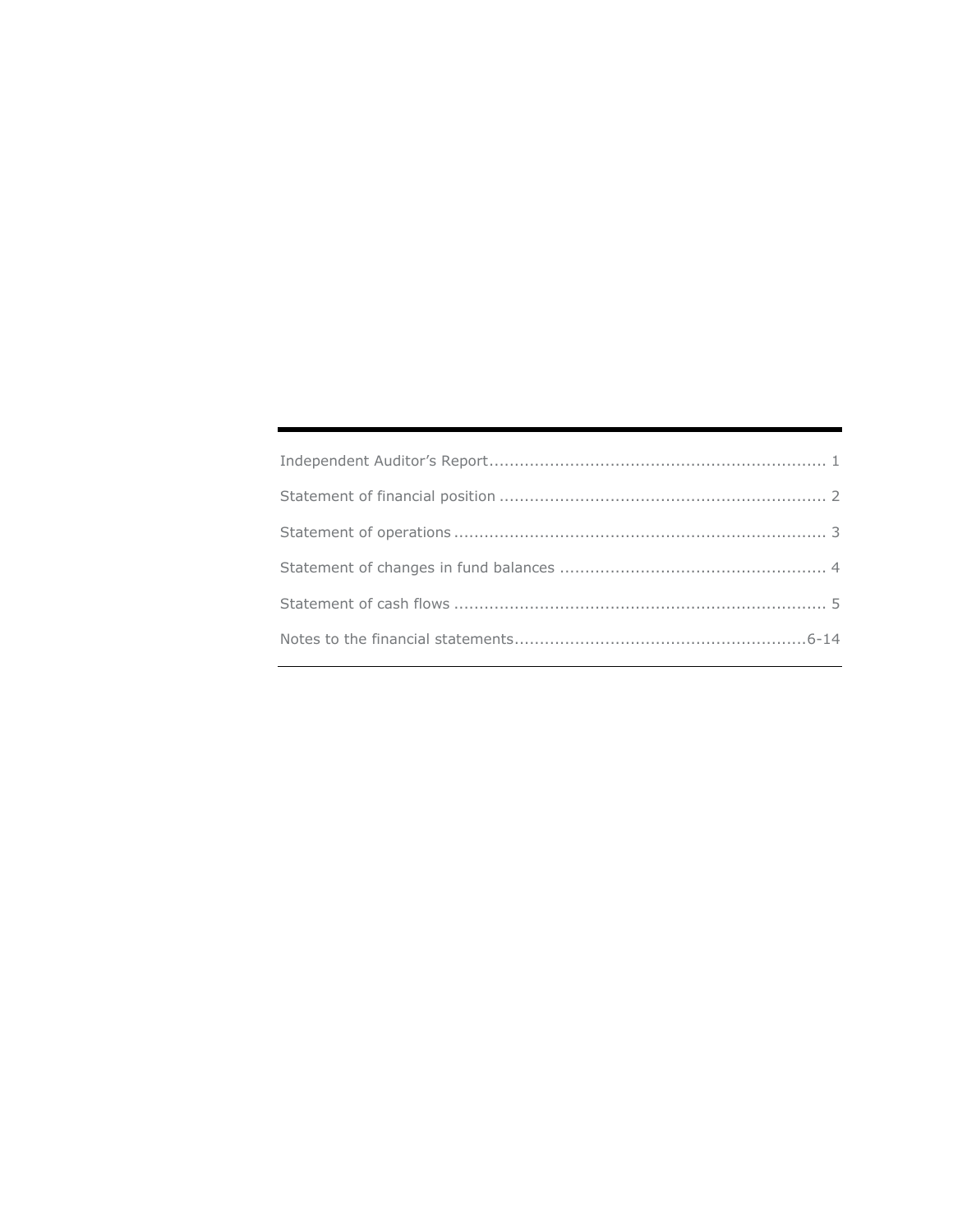# Deloitte.

Deloitte LLP 100 Queen Street Suite 1600 Ottawa ON K1P 5T8 Canada

Tel: 613-236-2442 Fax: 613-236-2195 www.deloitte.ca

# **Independent Auditor's Report**

To the Board of Directors of CARE Canada

We have audited the accompanying financial statements of CARE Canada, which comprise the statement of financial position as at June 30, 2018, and the statements of operations, changes in fund balances and cash flows for the year then ended, and a summary of significant accounting policies and other explanatory information.

# **Management's Responsibility for the Financial Statements**

Management is responsible for the preparation and fair presentation of these financial statements in accordance with Canadian accounting standards for not-for-profit organizations, and for such internal control as management determines is necessary to enable the preparation of financial statements that are free from material misstatement, whether due to fraud or error.

#### **Auditor's Responsibility**

Our responsibility is to express an opinion on these financial statements based on our audit. We conducted our audit in accordance with Canadian generally accepted auditing standards. Those standards require that we comply with ethical requirements and plan and perform the audit to obtain reasonable assurance about whether the financial statements are free from material misstatement.

An audit involves performing procedures to obtain audit evidence about the amounts and disclosures in the financial statements. The procedures selected depend on the auditor's judgement, including the assessment of the risks of material misstatement of the financial statements, whether due to fraud or error. In making those risk assessments, the auditor considers internal control relevant to the entity's preparation and fair presentation of the financial statements in order to design audit procedures that are appropriate in the circumstances, but not for the purpose of expressing an opinion on the effectiveness of the entity's internal control. An audit also includes evaluating the appropriateness of accounting policies used and the reasonableness of accounting estimates made by management, as well as evaluating the overall presentation of the financial statements.

We believe that the audit evidence we have obtained is sufficient and appropriate to provide a basis for our audit opinion.

#### **Opinion**

In our opinion, the financial statements present fairly, in all material respects, the financial position of CARE Canada as at June 30, 2018, and the results of its operations and its cash flows for the year then ended in accordance with Canadian accounting standards for not-for-profit organizations.

Chartered Professional Accountants Licensed Public Accountants November 28, 2018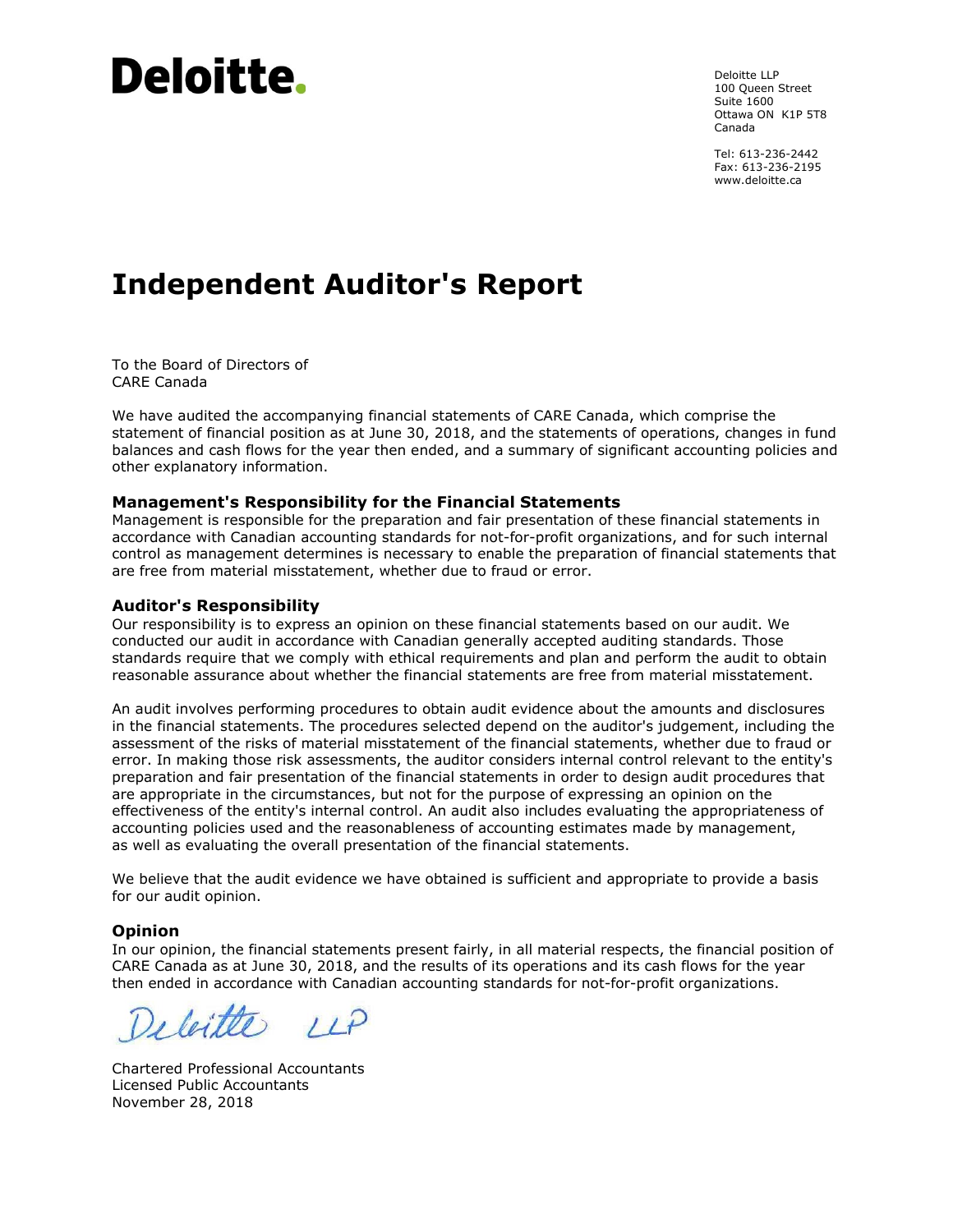# **Statement of financial position**

as at June 30, 2018 (In thousands of dollars)

|                                                    | <b>Notes</b>   | 2018   | 2017                |
|----------------------------------------------------|----------------|--------|---------------------|
|                                                    |                | \$     | \$                  |
|                                                    |                |        |                     |
| <b>Assets</b>                                      |                |        |                     |
| Current assets                                     |                |        |                     |
| Cash and cash equivalents                          |                | 36,480 | 42,514              |
| Amounts receivable                                 |                | 3,747  | 4,884               |
| Contributions receivable from donors               | $\overline{4}$ | 5,652  | 5,264               |
| Prepaid expenses                                   |                | 243    | 239                 |
|                                                    |                | 46,122 | 52,901              |
|                                                    |                |        |                     |
| Restricted investments                             | $\overline{4}$ | 246    | 240                 |
| Loans receivable                                   | 9              | 328    | 314                 |
| Capital assets                                     | 5              | 3,473  | 3,590               |
|                                                    |                | 50,169 | $\overline{57,045}$ |
|                                                    |                |        |                     |
|                                                    |                |        |                     |
| <b>Liabilities</b>                                 |                |        |                     |
| <b>Current liabilities</b>                         |                |        |                     |
| Accounts payable and accrued liabilities           |                | 8,562  | 7,173               |
| Government remittances payable                     |                | 214    | 156                 |
| Deferred contributions                             | $\overline{4}$ | 34,371 | 42,662              |
| Current portion of long-term debt                  | 6              | 84     | 245                 |
|                                                    |                | 43,231 | 50,236              |
|                                                    |                |        |                     |
| Long-term debt                                     | 6              |        | 84                  |
| Deferred contributions                             | 4              | 230    | 230                 |
|                                                    |                | 43,461 | $\overline{50,}550$ |
|                                                    |                |        |                     |
| Commitments, contingent liabilities and guarantees | 10 and 11      |        |                     |
|                                                    |                |        |                     |
| <b>Fund balances</b>                               |                |        |                     |
| <b>Annual Fund</b>                                 |                |        |                     |
| Unrestricted                                       |                | 3,075  | 2,825               |
| Invested in capital assets                         |                | 3,389  | 3,261               |
| Venture and Emergency Fund                         |                | 244    | 409                 |
|                                                    |                | 6,708  | 6,495               |
|                                                    |                | 50,169 | 57,045              |
|                                                    |                |        |                     |

The accompanying notes are an integral part of the financial statements

On behalf of the Board

\_\_\_\_\_\_\_\_\_\_\_\_\_\_\_\_\_\_\_\_\_\_\_\_\_\_\_\_\_\_\_, Director

\_\_\_\_\_\_\_\_\_\_\_\_\_\_\_\_\_\_\_\_\_\_\_\_\_\_\_\_\_\_\_, Director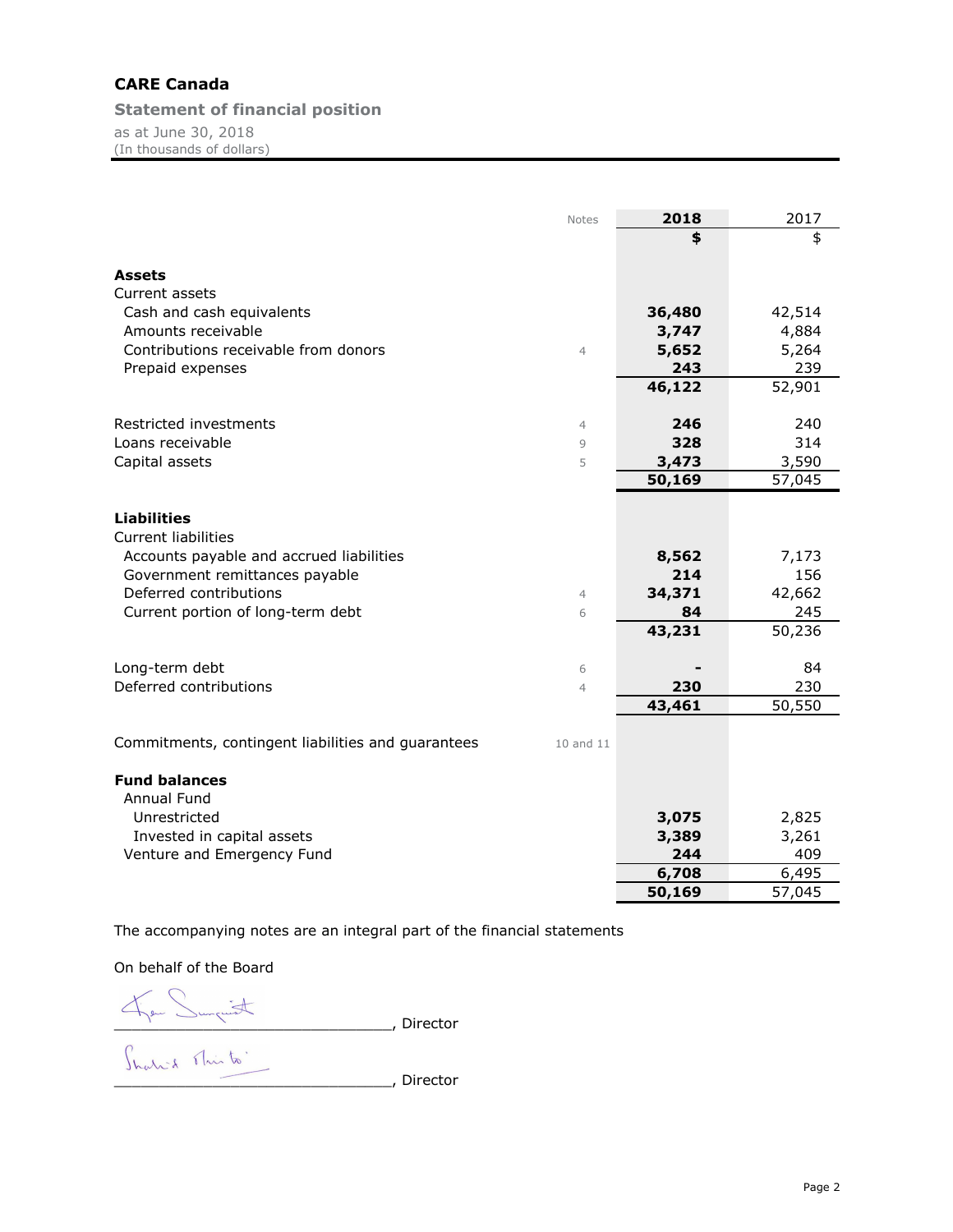**Statement of operations** Year ended June 30, 2018 (In thousands of dollars)

|                                                            | 2018    | 2017    |
|------------------------------------------------------------|---------|---------|
|                                                            | \$      | \$      |
|                                                            |         |         |
| <b>Support and revenue</b>                                 |         |         |
| Fundraising                                                | 9,484   | 10,108  |
| Canadian funded                                            | 56,710  | 37,459  |
| Globally funded                                            | 24,039  | 30,831  |
| <b>CARE International members</b>                          | 31,939  | 94,371  |
| Miscellaneous and investment revenue                       | 1,489   | 2,062   |
|                                                            | 123,661 | 174,831 |
|                                                            |         |         |
| <b>Expenses</b>                                            |         |         |
| Program activities                                         |         |         |
| Humanitarian programs                                      | 57,939  | 88,978  |
| Development programs                                       |         |         |
| Food & Nutrition Security and Resilience to Climate Change | 31,911  | 36,987  |
| A Life Free From Violence                                  | 168     | 1,447   |
| Sexual, Reproductive and Maternal Health                   | 5,083   | 8,035   |
| Women's Economic Empowerment                               | 10,543  | 19,484  |
| Other                                                      | 6,308   | 8,726   |
| Country office management and International Programming    | 3,945   | 3,746   |
|                                                            | 115,897 | 167,403 |
|                                                            |         |         |
| <b>Support services</b>                                    |         |         |
| Management and general                                     | 5,262   | 4,521   |
| Fundraising, public and donor relations                    | 1,478   | 1,736   |
| Membership in CARE International                           | 811     | 991     |
|                                                            | 7,551   | 7,248   |
|                                                            | 123,448 | 174,651 |
| <b>Excess of revenue over expenses</b>                     | 213     | 180     |

The accompanying notes are an integral part of the financial statements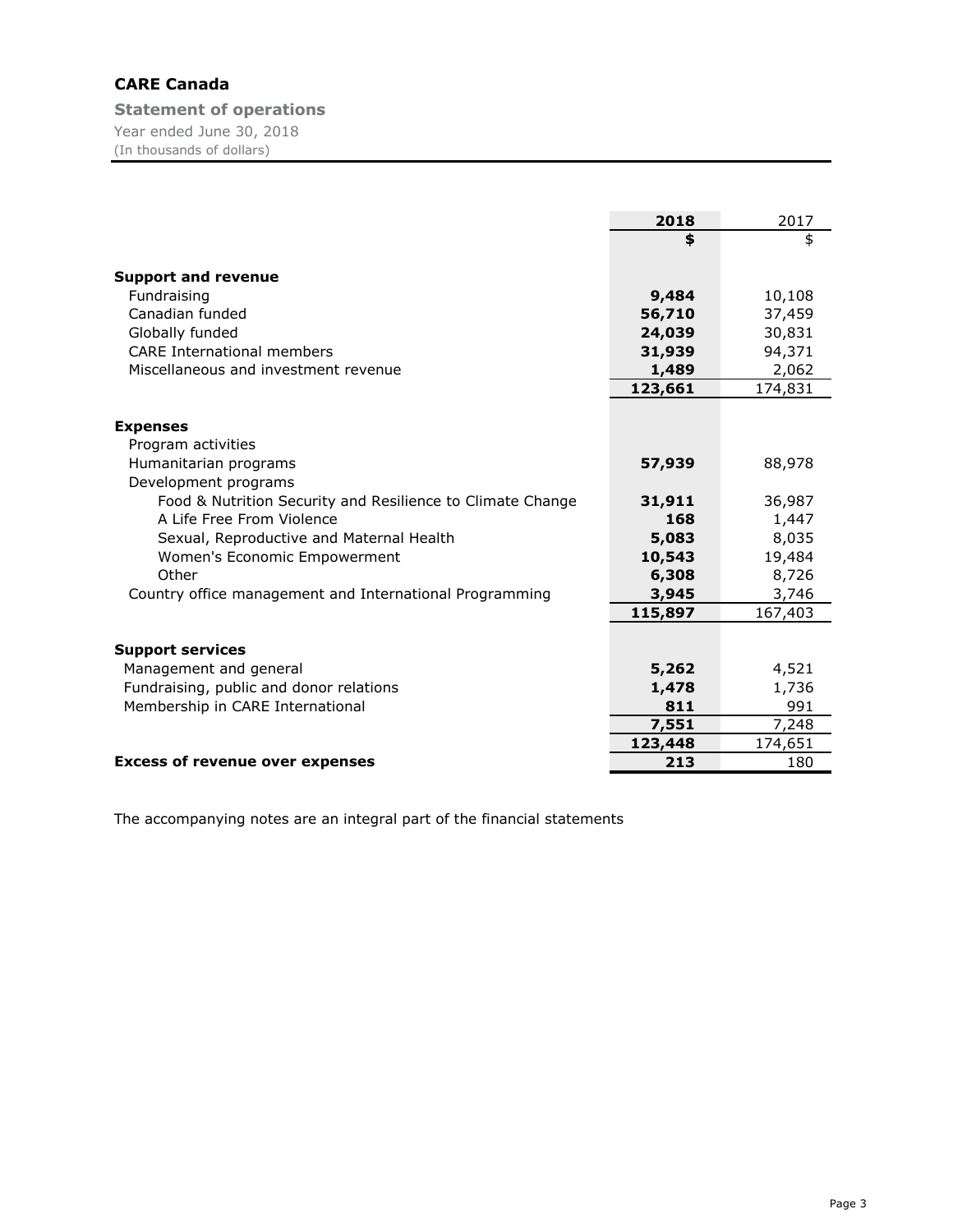# **Statement of changes in fund balances**

Year ended June 30, 2018

(In thousands of dollars)

|                                                       |       | <b>Annual Fund</b>                   |             | <b>Total</b>        |                |               |
|-------------------------------------------------------|-------|--------------------------------------|-------------|---------------------|----------------|---------------|
|                                                       |       | <b>Venture and</b>                   | Invested in |                     |                |               |
|                                                       | Notes | <b>Emergency Fund capital assets</b> |             | <b>Unrestricted</b> | 2018           | 2017          |
|                                                       |       | \$                                   | \$          | \$                  | \$             | $\frac{4}{5}$ |
| Fund balances, beginning of year                      |       | 409                                  | 3,261       | 2,825               | 6,495          | 6,315         |
| Excess of revenue over expenses                       |       |                                      |             | 213                 | 213            | 180           |
| Interfund transfer                                    | 3     | (165)                                |             | 165                 | -              |               |
| Net change in invested in capital assets <sup>1</sup> |       |                                      | 128         | (128)               | $\blacksquare$ |               |
| Fund balances, end of year                            |       | 244                                  | 3,389       | 3,075               | 6,708          | 6,495         |
| <sup>1</sup> Net change in invested in capital assets |       |                                      |             |                     |                |               |
| Acquisition of capital assets                         |       |                                      |             |                     |                | 12            |
| Amortization of capital assets                        |       |                                      |             |                     |                | (129)         |
| Repayment of long-term debt                           |       |                                      |             |                     |                | 245           |
|                                                       |       |                                      |             |                     |                | 128           |

The accompanying notes are an integral part of the financial statements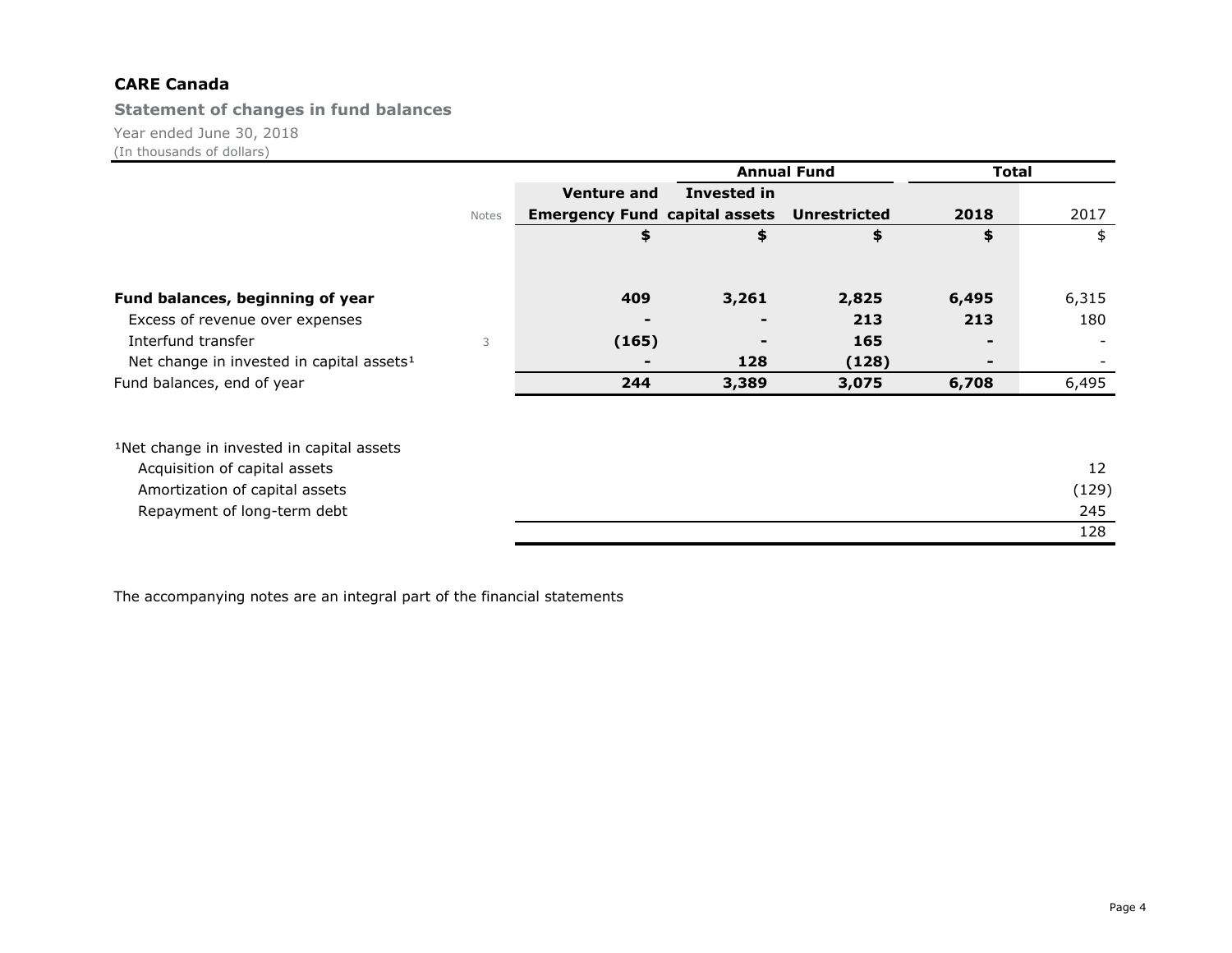**Statement of cash flows** Year ended June 30, 2018 (In thousands of dollars)

|                                                             | 2018     | 2017   |
|-------------------------------------------------------------|----------|--------|
|                                                             | \$       | \$     |
|                                                             |          |        |
| <b>Operating activities</b>                                 |          |        |
| Excess of revenue over expenses                             | 213      | 180    |
| Items not affecting cash:                                   |          |        |
| Amortization of capital assets                              | 129      | 207    |
|                                                             | 342      | 387    |
| Changes in non-cash operating working capital items:        |          |        |
| Decrease in amounts receivable                              | 1,137    | 1,841  |
| (Increase) decrease in contributions receivable from donors | (388)    | 515    |
| (Increase) decrease in prepaid expenses                     | (4)      | 195    |
| Increase in accounts payable and accrued liabilities        | 1,389    | 1,528  |
| Increase (decrease) in government remittances payable       | 58       | (25)   |
| Decrease in deferred contributions                          | (8, 291) | (152)  |
|                                                             | (5,757)  | 4,289  |
|                                                             |          |        |
| <b>Investing activities</b>                                 |          |        |
| Acquisition of capital assets                               | (12)     | (107)  |
| (Increase) decrease in loans receivable                     | (14)     | 29     |
| Increase in restricted investments                          | (6)      |        |
|                                                             | (32)     | (78)   |
|                                                             |          |        |
| <b>Financing activities</b>                                 |          |        |
| Repayment of long-term debt                                 | (245)    | (236)  |
| Net cash (outflow) inflow                                   | (6,034)  | 3,975  |
| Cash and cash equivalents, beginning of year                | 42,514   | 38,539 |
| Cash and cash equivalents, end of year                      | 36,480   | 42,514 |
|                                                             |          |        |

The accompanying notes are an integral part of the financial statements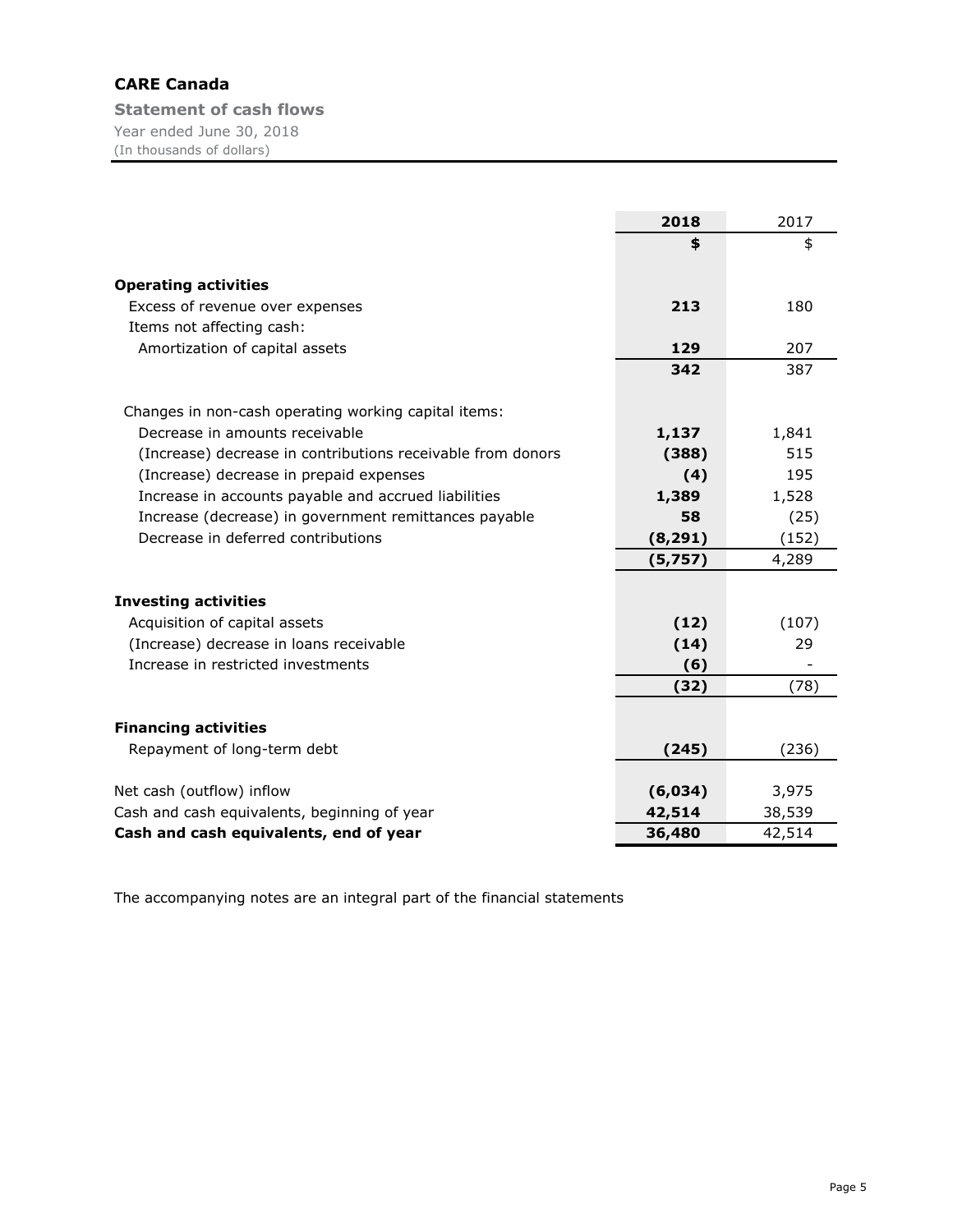# **1. Description**

CARE Canada was established in 1946 and was incorporated in 1977 under Part II of the *Canada Corporations Act*. In 2014, CARE Canada received a certificate of continuance under the *Canada Not-for-profit Corporations Act*. CARE Canada is a not-for-profit, non-governmental organization in the field of relief, reconstruction and development in developing countries and is governed by a volunteer Board of Directors whose services are provided at no cost to CARE Canada.

CARE Canada is a registered charitable organization for purposes of the *Income Tax Act* (Canada) and as such is not subject to income tax. CARE Canada is an independent member of CARE International.

#### **2. Significant accounting policies**

#### *Basis presentation*

These financial statements include the assets and liabilities of CARE Canada's Canadian operations and the six (six in 2017) overseas country offices (Chad, Cuba, Indonesia, Kenya, Zambia and Zimbabwe) for which it has responsibility, and the revenues and expenses for which CARE Canada and its six overseas country offices enter into contracts with donors for the funding of projects.

#### *Controlled entities*

CARE Canada established the CEP Investment Trust in 2007 and provided the trust with longterm loans to facilitate investments in pro-poor businesses in the Third World. CARE Canada is the sole beneficiary of CEP Investment Trust. The CEP Investment Trust financial statements have not been consolidated with CARE Canada's financial statements. The CEP Investment Trust has a December 31<sup>st</sup> year-end.

#### *Fund accounting*

CARE Canada follows the restricted fund method of accounting for contributions. To ensure observance of limitations and restrictions placed on the use of resources available to CARE Canada, the accounts of CARE Canada are classified for reporting purposes into funds in accordance with activities or objectives specified by the donors or in accordance with the directives issued by the Board of Directors. Transfers between funds are recorded as approved by CARE Canada's Board of Directors.

The Annual Fund reports resources to be used for CARE Canada's programs and administrative activities. This fund reports unrestricted resources and restricted contributions.

The Venture and Emergency Fund includes donations and contributions that the use of which is restricted by the donors for:

- the Emergency Relief Rapid Response Program to be used as a vehicle to help at the very onset of a crisis; and
- the Pro-Poor Business Program to be used to effectively reduce poverty by utilizing market mechanisms and business enterprise functions designed to put more income into the hands of poor people.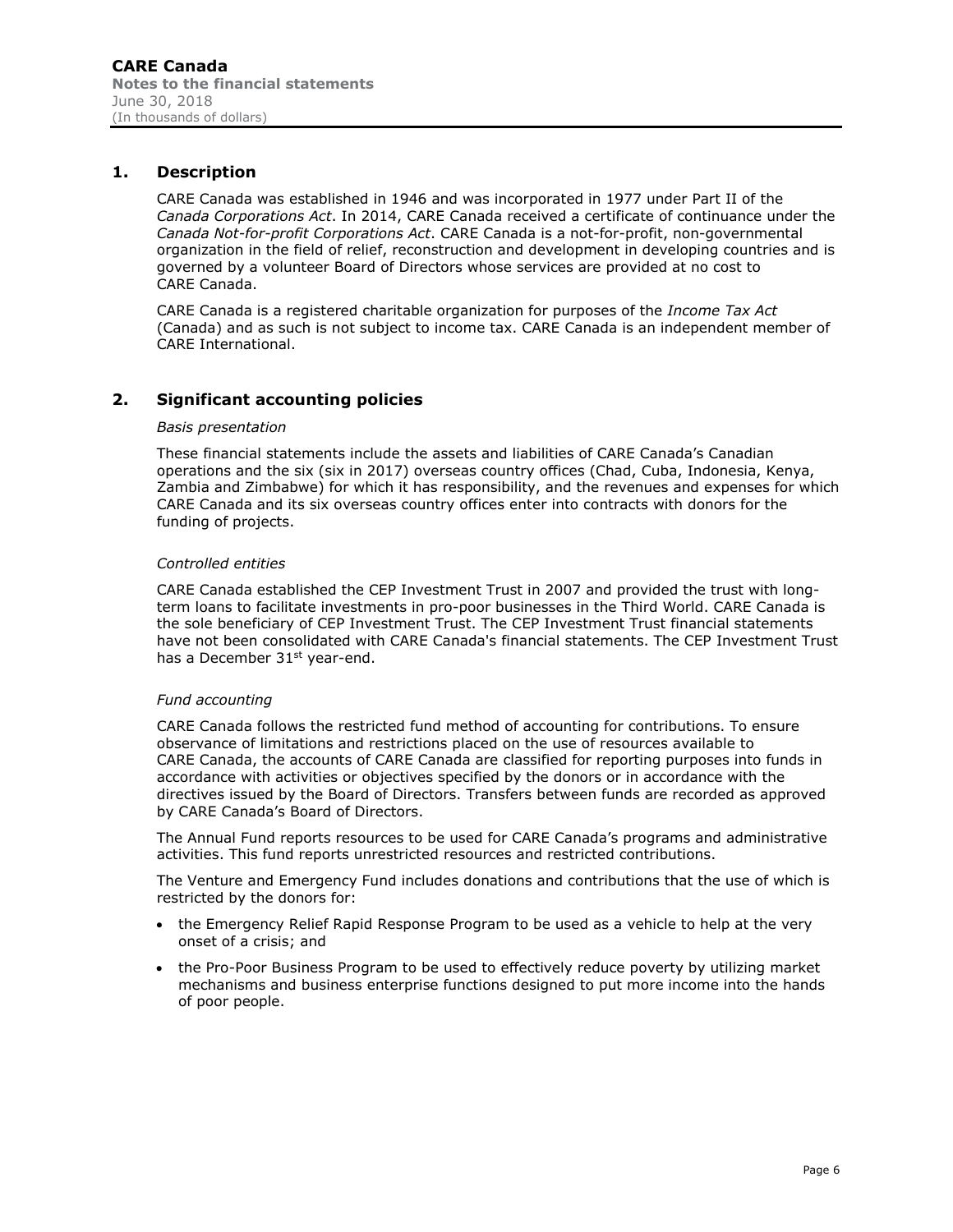# **2. Significant accounting policies (continued)**

#### *Revenue recognition*

Unrestricted contributions are recorded as revenue of the Annual Fund in the year received or receivable, if the amount can be reasonably estimated and collection is reasonably assured.

Restricted contributions related to general operations are recognized as revenue in the Annual Fund in the year in which the related expenses are incurred.

Investment income earned on the Venture and Emergency Fund is recognized as revenue in the Venture and Emergency Fund or the Annual Fund depending on the nature of any restrictions imposed by the donor. Other investment revenue is recognized as revenue of the Annual Fund when earned.

#### Canadian funded:

CARE Canada enters into contracts with the Canadian government (the department of Global Affairs Canada (GAC)) and other donors for the funding of projects in various countries. These funds are recorded as revenue of the Annual Fund as related expenses are incurred. Any indirect cost recovery, management fee or procurement fee that is applicable to CARE Canada are recorded as revenue of the Annual Fund in accordance with the terms in the individual contracts.

The portion of the contributions that relates to a future period is deferred and recognized as revenue of the Annual Fund in the period that the contributions are spent. Any contribution expended in excess of the contributions received from the donors is shown in the statement of financial position as contributions receivable from donors.

#### Contributions and donated services:

Contributions in kind received from multilateral donors, the Canadian Government and other organizations are recorded as revenue and program activity expenses at fair value.

Wherever government and local communities in countries in which CARE Canada operates contribute labour services, transportation and storage facilities to various projects, the value of such contributions is not reflected in the financial statements because of the difficulty of measurement.

Similarly, contributions in kind by various media for public information and fundraising campaigns are not reflected in the financial statements because of the difficulty of measurement.

Donated capital assets are capitalized and amortized and contributions received towards the acquisition of capital assets are deferred and amortized to revenue on the same basis as the related depreciable capital assets are amortized.

#### *Expense allocation*

CARE Canada's expenses are recorded and reported by program and support services. CARE Canada incurs a number of general support expenses that are common to the administration of CARE Canada and its programs. General support expenses incurred in CARE Canada's Canadian operations are included under Country offices management, International programs, Management and general and Fundraising, public and donor relations. There is no allocation of Canadian general support expenses to different program activities. General support expenses, such as budgeting, accounting, human resources, and information technology, incurred in CARE Canada's six (six in 2017) overseas country offices are allocated to program activities. Personnel costs are allocated based on the percentage of relevant employees' time involved in supporting the program and other operating and general expenses are allocated on a proportionate basis relating to the function. Such allocations are reviewed, updated and applied on a prospective basis.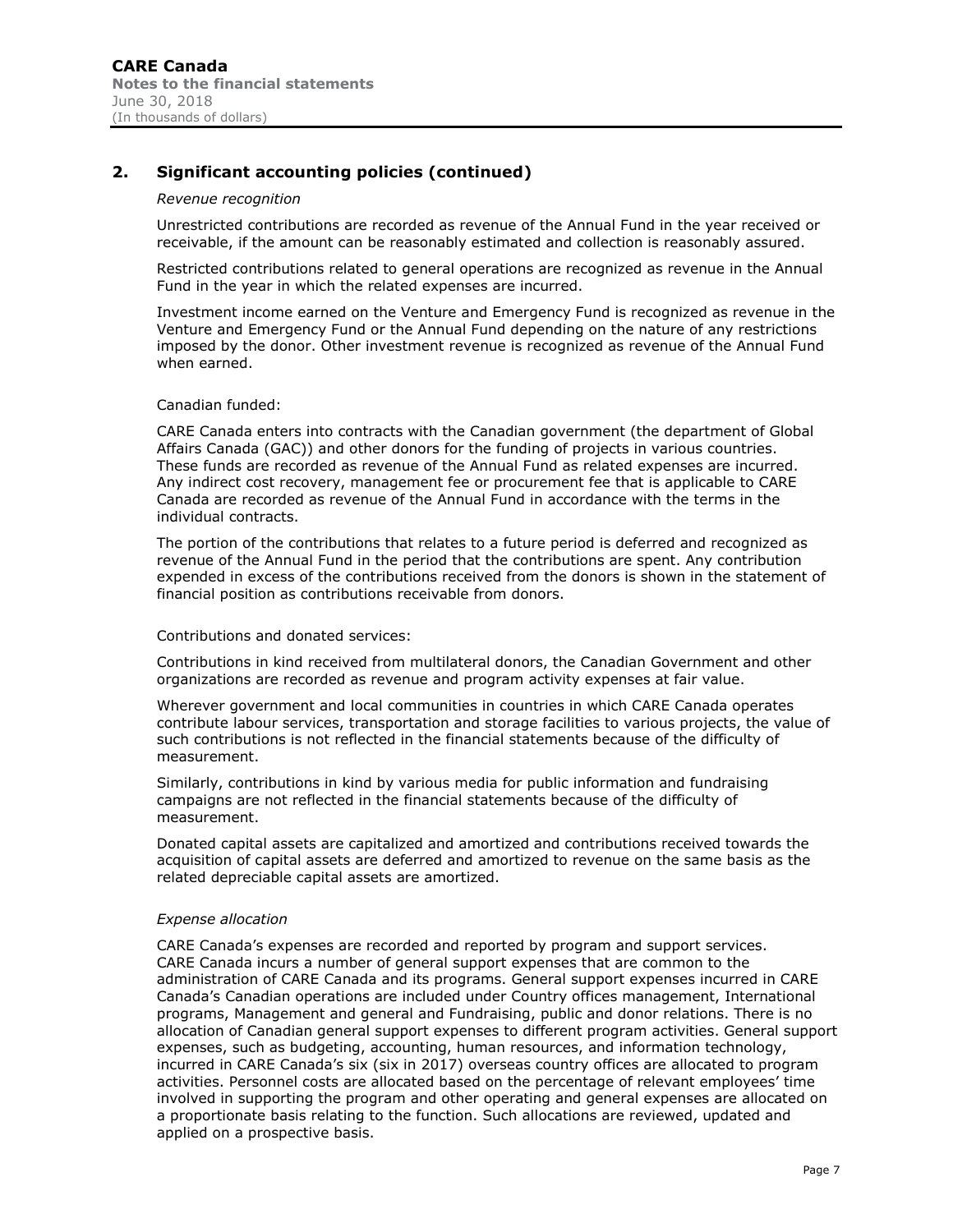# **2. Significant accounting policies (continued)**

#### *Financial instruments*

CARE Canada's financial instruments consist of cash and cash equivalents, accounts receivable, contributions receivable from donors, restricted investments, loans receivable, accounts payable and accrued liabilities, government remittances payable and long-term debt.

CARE Canada initially measures its financial assets and liabilities at fair value. CARE Canada subsequently measures all its financial assets and financial liabilities at amortized cost, except for cash and cash equivalents and restricted investments which are measured at fair value.

Transaction costs related to financial assets measured at fair value are expensed as incurred. Transaction costs related to other financial assets and financial liabilities are included or deducted in the initial measurement of the asset or liability.

#### *Cash and cash equivalents*

Cash and cash equivalents include internally restricted and unrestricted cash and cash equivalents. In accordance with the investment policy approved by the Board of Directors, cash and cash equivalents are held in highly liquid investments which are readily convertible to a known amount of cash and are subject to an insignificant risk of change in value.

#### *Capital assets*

Capital assets acquired for direct use in donor-funded projects are expensed in the year of acquisition as CARE Canada is not entitled to ownership. Those that are not project-specific are capitalized and amortized over their estimated useful lives. Contributed capital assets are recorded at fair value at the date of contribution.

For internally used software, the acquisition costs of software licences and associated consulting costs and the payroll costs of employees directly associated with the implementation of the asset are capitalized. The costs of software maintenance, training and data conversion are expensed in the period incurred.

Amortization is provided on a straight-line basis over the estimated useful lives as follows:

| <b>Buildings</b>       | 10 and 40 years            |
|------------------------|----------------------------|
| <b>Vehicles</b>        | 3 years                    |
| Leasehold improvements | Over the term of the lease |
| Office equipment       | 5 years                    |
| Computer equipment     | 3 years                    |
| Computer software      | 1 to 3 years               |

Land is not amortized due to its infinite life.

#### *Impairment of long-lived assets*

Long-lived assets are reviewed for impairment whenever events or changes in circumstances indicate that their carrying amount may not be recoverable. An impairment loss is recognized when the asset no longer has long-term service potential. The amount of the impairment loss is determined as the excess of the net carrying value of the asset over its residual value.

#### *Foreign currency translation*

Monetary assets and liabilities denominated in foreign currencies are translated into Canadian dollars at exchange rates in effect at the statement of financial position date. All other assets and liabilities are translated at their historical rate. Revenue and expense items are translated using average monthly rates. Any resulting foreign exchange gains or losses are recorded in the statement of operations.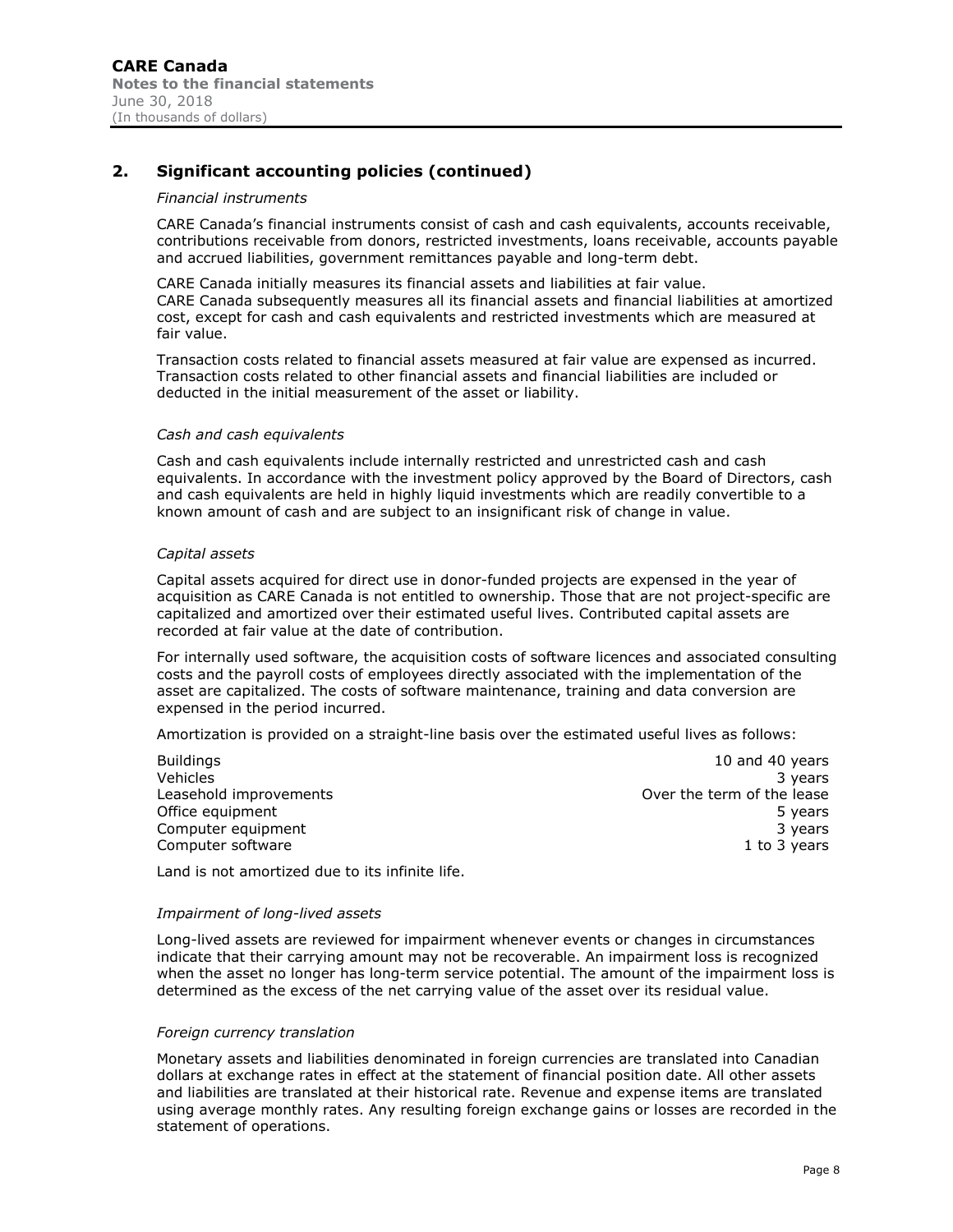# **2. Significant accounting policies (continued)**

#### *Use of estimates*

The preparation of financial statements in accordance with Canadian accounting standards for not-for-profit organizations requires management to make estimates and assumptions that affect the reported amounts of assets and liabilities and disclosures of contingent assets and liabilities at the date of the financial statements and the reported amounts of revenues and expenses during the period.

Significant estimates include assumptions used in estimating the recoverability of project expenditures and the determination of the allowance for doubtful contributions receivable from donors, allowance for doubtful amounts receivable, the useful life of capital assets, the fair value of investments, the amount of certain accrued liabilities and the fair value of contributions in kind. Actual results could differ from management's best estimates as additional information becomes available in the future.

# **3. Capital management**

CARE Canada's objectives in managing capital are:

- a) to ensure that sufficient financial resources are in place to deliver on the priorities set by the Board of Directors during its annual budget and business plan review;
- b) to safeguard its ability to continue as a charitable organization and meet the objectives of the different funds as described in Note 2;
- c) to maintain the Annual Fund unrestricted reserve to an equivalent of a minimum of six months of operating expenses; and
- d) to invest funds in financial instruments that conform to the investment policy and which present a low risk for CARE Canada.

CARE Canada manages several funding agreements with external restrictions that specify the conditions for using these financial resources. CARE Canada has complied with the requirements respecting these restricted contributions. CARE Canada monitors its capital by reviewing various financial metrics, including cash flows and variances to forecasts and budgets.

During the year, CARE Canada transferred an amount of \$165 of the Venture and Emergency Fund into the unrestricted Annual Fund to cover the education, training and logistics of the emergency relief through CARE Canada's rapid response team.

Capital management objectives, policies and procedures are unchanged since the preceding year. CARE Canada has complied with all the capital requirements.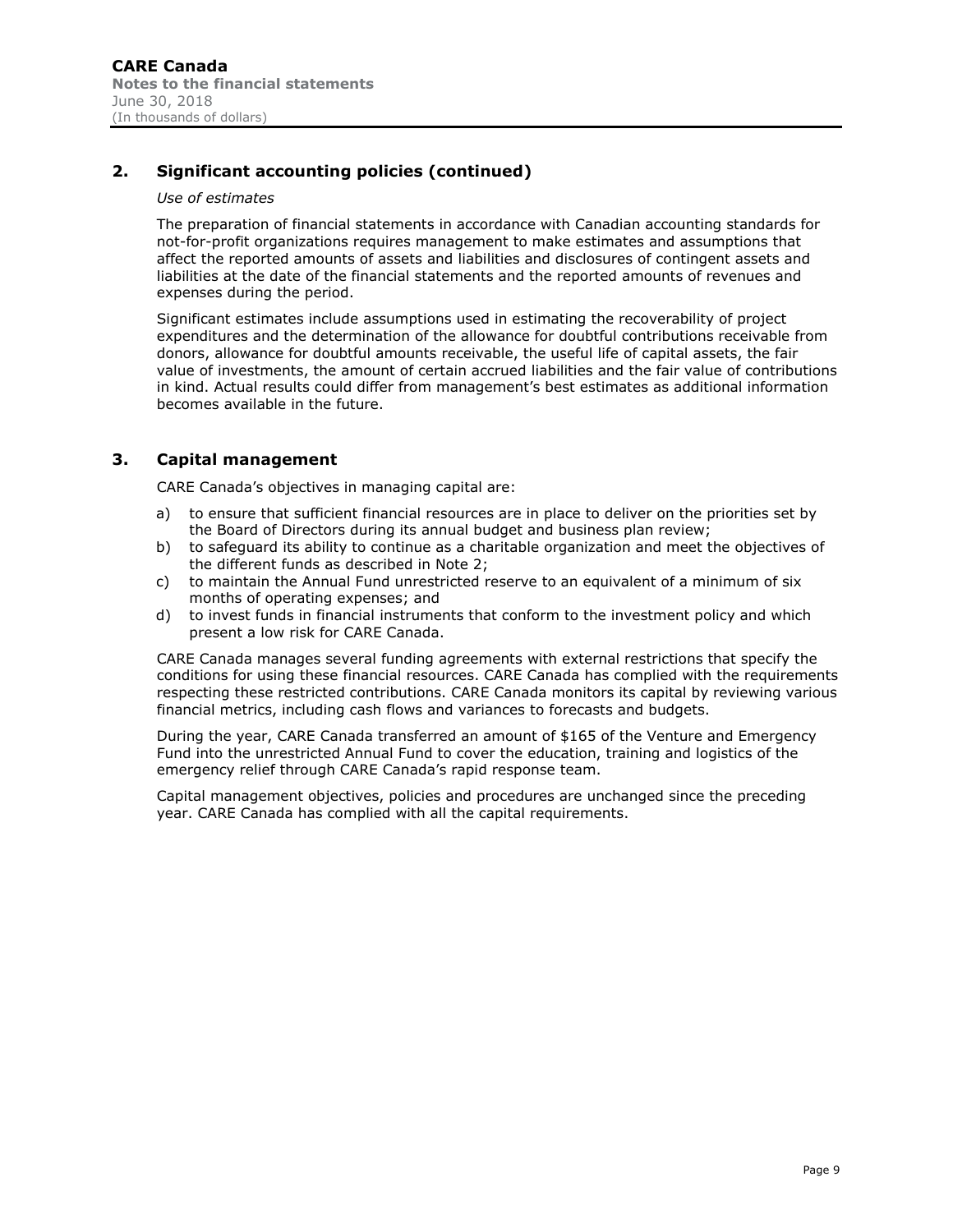# **4. Deferred contributions**

Short-term deferred contributions represent externally restricted contributions to fund program expenses for the next twelve months.

|                                      | 2018      | 2017      |
|--------------------------------------|-----------|-----------|
|                                      | \$        | \$        |
| Balance, beginning of year           |           |           |
| Short-term deferred contributions    | 42,662    | 42,814    |
| Contributions receivable from donors | (5,264)   | (5,779)   |
|                                      | 37,398    | 37,035    |
|                                      |           |           |
| Amounts received during the year     |           |           |
| Cash                                 | 101,676   | 154,130   |
| In-kind (Note 7)                     | 7,464     | 14,133    |
|                                      | 109,140   | 168,263   |
|                                      |           |           |
| Amounts recognized as revenue        | (117,819) | (167,900) |
|                                      | (8, 679)  | 363       |
| Balance, end of year                 | 28,719    | 37,398    |
|                                      |           |           |
| Balance, end of year represented by: |           |           |
| Short-term deferred contributions    | 34,371    | 42,662    |
| Contributions receivable from donors | (5,652)   | (5,264)   |
|                                      | 28,719    | 37,398    |

Contributions receivable include \$2,246 (\$719 in 2017) associated with projects held with GAC.

Short-term deferred contributions include \$2,020 (\$3,390 in 2017) of unliquidated advances. This amount is included in amounts receivable on the statement of financial position.

#### *Restricted investments*

Long-term deferred contributions of \$230 (\$230 in 2017) are represented by restricted investments in fixed income securities. The principal of \$230 must be maintained until 2031. The fair value of the restricted investments is \$246 (\$240 in 2017). Coupon rates on the bonds as at June 30, 2018, range between 2.30% and 3.05% (between 2.12% and 2.57% in 2017) and will mature between December 2018 and April 2023 (December 2017 and December 2019 in 2017).

#### **5. Capital assets**

|                        |        |                    | 2018            | 2017     |
|------------------------|--------|--------------------|-----------------|----------|
|                        |        | <b>Accumulated</b> | <b>Net book</b> | Net book |
|                        | Cost   | amortization       | value           | value    |
|                        | \$     | \$                 | \$              | \$       |
|                        |        |                    |                 |          |
| Land                   | 249    |                    | 249             | 249      |
| <b>Buildings</b>       | 4,510  | 1,573              | 2,937           | 3,079    |
| Vehicles               | 1,214  | 1,098              | 116             | 91       |
| Leasehold improvements | 82     | 82                 | $\blacksquare$  |          |
| Office equipment       | 546    | 525                | 21              | 33       |
| Computer equipment     | 768    | 675                | 93              | 90       |
| Computer software      | 4,498  | 4,441              | 57              | 48       |
|                        | 11,867 | 8,394              | 3,473           | 3,590    |

Cost and accumulated amortization as at June 30, 2017, amounted to \$11,052 and \$7,462, respectively.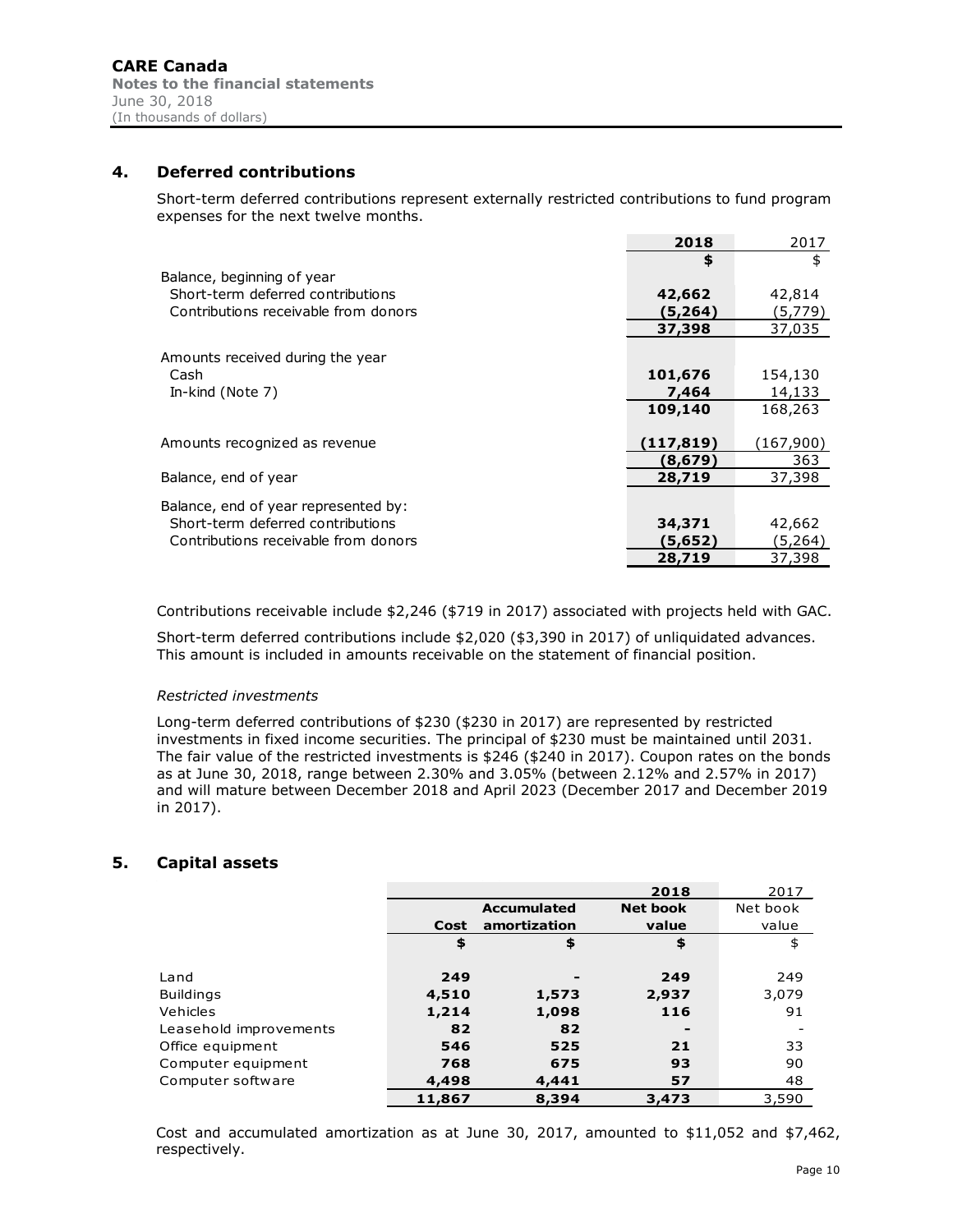# **6. Long-term debt**

|                                                                                                                                                                                                                                       | 2018 | 2017 |
|---------------------------------------------------------------------------------------------------------------------------------------------------------------------------------------------------------------------------------------|------|------|
|                                                                                                                                                                                                                                       | \$   |      |
|                                                                                                                                                                                                                                       |      |      |
| Mortgage, payable in monthly instalments of \$21, including<br>principal and interest, at an annual rate of 3.80%, secured by<br>land and a building with a net book value of \$3,186 (\$3,327)<br>in 2017), maturing in October 2018 | 84   | 329  |
| Current portion                                                                                                                                                                                                                       | (84) | 245) |
|                                                                                                                                                                                                                                       |      | 84   |

The fair value of the mortgage approximates its book value.

# **7. Contributions in kind**

Contributions in kind received from multilateral donors, Government of Canada and other organizations are recorded as revenue and program activity expenses at fair value. Contributions in kind included in revenue and program activities expenses are as follows:

|          | 2018  | 2017   |
|----------|-------|--------|
|          | ₹     |        |
|          |       |        |
| Zimbabwe | 1,163 | 6,710  |
| Kenya    | 6,301 | 7,423  |
|          | 7,464 | 14,133 |

#### **8. Pension plan**

The pension plan for employees of CARE Canada (the "Plan") is a defined contribution plan covering all employees of CARE Canada who meet eligibility requirements as specified in the plan agreement. CARE Canada is required to contribute 5% of the employee's gross earnings for all members. CARE Canada contributed \$261 (\$310 in 2017) during the year.

# **9. Controlled entity**

CARE Canada has committed to provide funds to the CEP Investment Trust to fund certain investment activities. The loans are unsecured and without any established term of repayment. The fair value of the loans receivable is approximately \$328 (\$314 in 2017).

As at December 31, 2017, the CEP Investment Trust had total assets of \$317 (\$317 in 2016), total liabilities of \$329 (\$326 in 2016) and a capital deficit of \$12 (deficit of \$9 in 2016). Total revenues in 2017 were nil (\$3 in 2016) and expenses were \$3 (\$3 in 2016). The CEP Investment Trust made a capital distribution of nil to CARE Canada in 2017 (\$20 in 2016).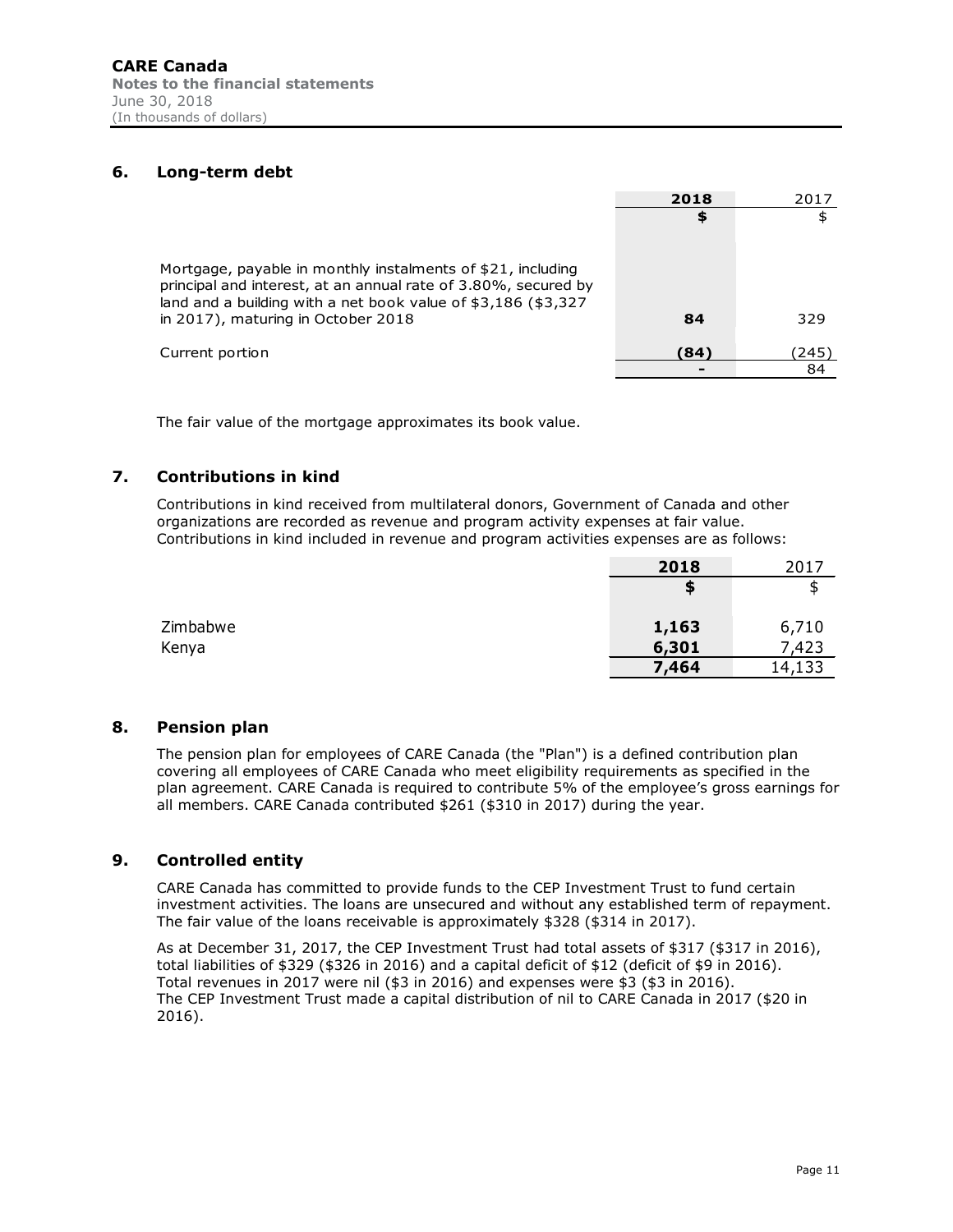# **10. Commitments and contingent liabilities**

#### *Leases*

CARE Canada is committed under operating leases in country offices and in Canada which mature between 2019 and 2021. The annual minimum payments are as follows:

|      | \$  |
|------|-----|
| 2019 | 437 |
| 2020 | 62  |
| 2021 |     |
| 2022 | -   |
| 2023 | -   |
|      | 500 |

#### *Legal actions*

In the ordinary course of business, CARE Canada becomes involved in various legal actions. While the ultimate effect of such actions cannot be ascertained at this time, management believes that their resolution will not have a material adverse effect on the financial statements.

#### *Uncertain tax position*

CARE Canada has appealed and is currently negotiating a disputed tax assessment related to expatriate CARE International staff in Kenya. The maximum exposure is currently established at \$3,010 (\$3,010 in 2017) under which CARE Canada's portion is estimated at \$660 (\$660 in 2017). A portion of CARE Canada's estimated exposure has been reflected in these financial statements.

#### *Credit facility*

An unsecured line of credit of \$2,000 (\$2,000 in 2017), renewable on an annual basis is available for use by CARE Canada. Advances under the line of credit bear interest at the bank's prime rate and are repayable on demand. As at June 30, 2018, there was no outstanding balance (nil in 2017). A funded project in Cuba by GAC required a letter of guarantee of \$500. This reduces the amount of available credit.

# **11. Guarantees**

As stated in Note 2, the contributions from GAC and other contributions are subject to restrictions as to the use of the funds. CARE Canada's accounting records, as well as those of member institutions subcontracted to execute the projects, are subject to audit by GAC and other funding agencies to identify instances, if any, in which the amounts charged to projects have not complied with the agreed terms and conditions, and which, therefore, would be refundable to the funding agency. Adjustments to the financial statements as a result of these audits, if any, will be recorded in the period in which they become known.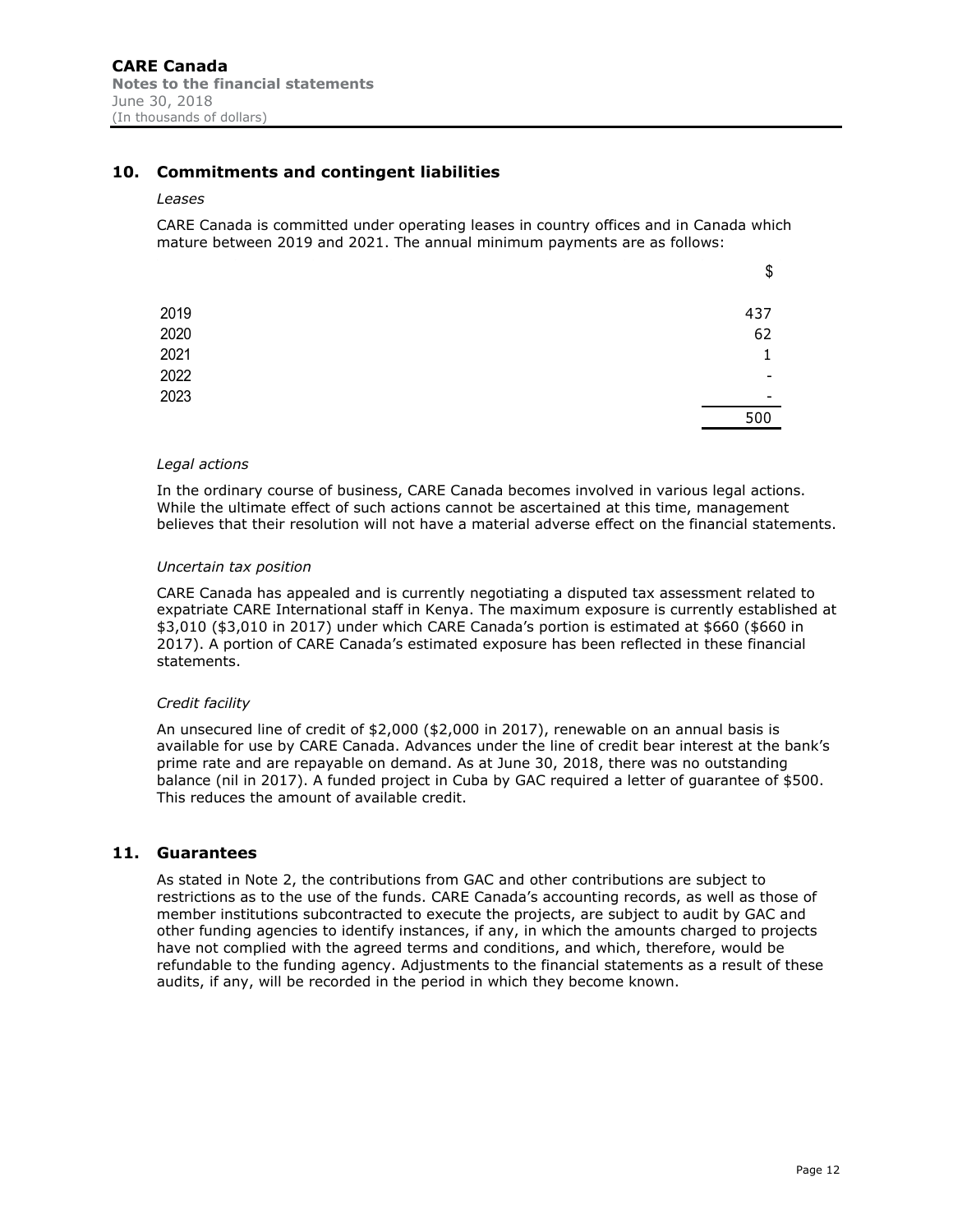# **12. Allocation of expenses**

A portion of program activities is related to administration costs incurred in CARE Canada's six (six in 2017) overseas country offices. These costs have been allocated as follows:

|                                                            | 2018  | 2017  |
|------------------------------------------------------------|-------|-------|
|                                                            | \$    | \$    |
|                                                            |       |       |
| Allocated to:                                              |       |       |
| Program activities                                         |       |       |
| Humanitarian Programs                                      | 1,565 | 2,109 |
| Development Programs:                                      |       |       |
| Food & Nutrition Security and Resilience to Climate Change | 1,006 | 1,397 |
| A Life Free from Violence                                  | 20    | 12    |
| Sexual, Reproductive and Maternal Health                   | 151   | 656   |
| Women's Economic Empowerment                               | 263   | 937   |
| Other                                                      | 458   | 972   |
|                                                            | 3,463 | 6,083 |
|                                                            |       |       |
| <b>Allocated from:</b>                                     |       |       |
| Support services                                           | 3,463 | 6,083 |

# **13. Financial instruments**

#### *Fair values*

The carrying values of amounts receivable, contributions receivable from donors, accounts payable and accrued liabilities and government remittances payable approximate their fair value due to the relatively short periods to maturity of the instruments.

Refer to Notes 4 and 6 for fair values related to CARE Canada's other financial instruments.

#### *Investment risk*

CARE Canada's Board of Directors has approved an investment policy that provides the guidelines for managing the investments of the organization. The overall objective of CARE Canada's investment program is to allocate the assets of CARE Canada in order to support the strategic and operational objectives of the organization.

#### *Foreign exchange risk*

CARE Canada operates internationally, giving rise to significant exposure to market risks from changes in interest rates and foreign exchange rates. CARE Canada does not use derivatives to hedge its foreign exchange risk but relies on prudent cash management practices to minimize exposure to foreign exchange risk.